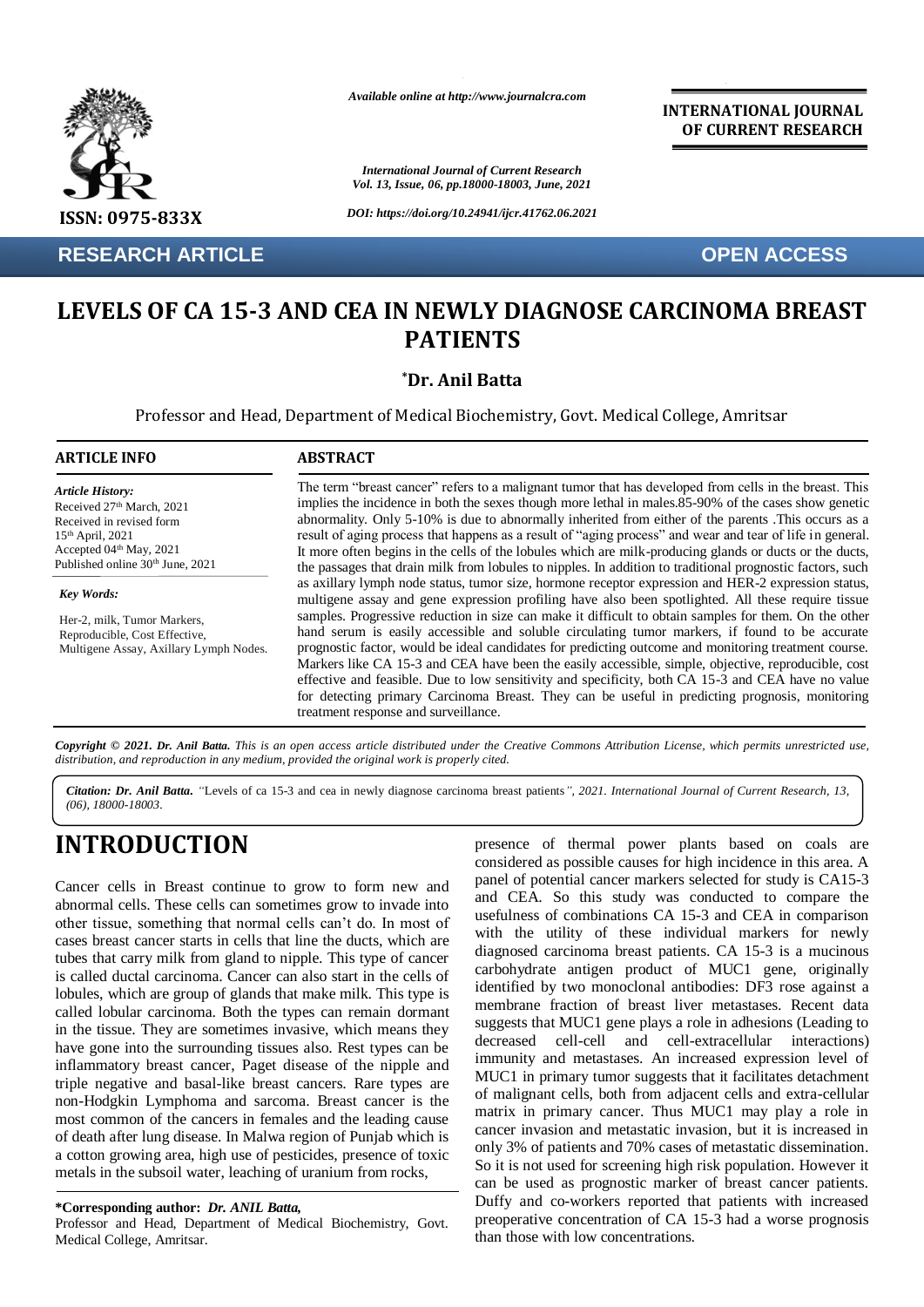Carcinoembryonic antigen (CEA) is a glycoprotein, which is present in the normal mucosal cells but increased amounts are associated with adenocarcinoma, especially colorectal cancer. So CEA has a role as a tumor marker. Sensitivity and specificity are low, however, so it is of more use for monitoring than for screening or diagnosis. CEA levels are useful in assessing prognosis (with other factors), detecting recurrence and monitoring treatment than for screening the diagnosis in cases of colorectal carcinoma. CEA is levels are useful in post-operative follow-up of patients with stage II and III colorectal cancer if further surgery or chemotherapy is an option. Malignant conditions which may have elevated CEA include: Colorectal cancer, Breast cancer, Lung cancer, cancer of stomach, esophagus, pancreas, mesothelioma, medullary thyroid carcinoma, skeletal metastases of tumors from primary bone and hematological malignancy. Normal ranges vary but CEA usually deemed to be normal at 0.20-3.3 ng/ml. Increasing levels of CEA suggestive of active disease. Levels exceeding 10ng/ml are rarely due to benign disease or the moderate elevation that may occur due to smoking. So it shouldn't be used as diagnostic criteria of carcinoma Breast. CEA levels should be done only after malignancy has been confirmed. In conjunction with other tumor markers of CA 27.29 and CA 15-3, the CEA test is of much more use in prognosis than diagnostic of carcinoma breast. So it shouldn't and shouldn't be used as screening breast cancer and shouldn't be used in isolation in advanced stages.

### **MATERIALS AND METHODS**

The present study was conducted in the department of Biochemistry and department of Surgery, GGS Medical College and Hospital, Faridkot. Study included 80 FNAC proven newly diagnosed patients of Ca Breast females and healthy control females, socioeconomic status matched controls, with the aim to estimate levels of CA 15-3 and CEA between carcinoma breast cases and similar healthy females without any history of carcinoma.

#### **AIMS AND OBJECTIVES**

- To estimate serum levels of CA 15-3 and CEA in newly diagnosed female patients of Breast Carcinoma.
- To evaluate the association between tumor markers CA 15-3 and CEA in these patients, if any.
- To compare the serum levels of CA 15-3 and CEA between diseased and control group.

### **EXCLUSION CRITERIA**

The patients with suspected carcinoma in any other part of the body, taking anti metabolites, any other disease that can affect above parameters as pulmonary disease, renal disease, Hepatitis and thyroid disease were excluded from the study. Under all aseptic conditions10 ml of blood by disposable syringe and needle were taken. Serum

**ROUTINE TESTS:** Levels were assessed for various investigations on Dimension Xp and plus and AU 480 based on spectrophotometric method. Routine parameters like Blood Sugar, Total serum protein, BUN/Blood Urea, Total serum Bilirubin, AST, ALT, and ALP were done as a routine exercise to rule out any underlying metabolic disease. Normal level: - 9.2-38 U/ml in Females and 9-51 U/ml in males.

**SPECIAL INVESTIGATIONS:** CA 15-3 and CEA were performed on chemiluminiscence. In this method there is emission of light when an electron returns from high energy level to lower energy level. Reading was taken at 425nm. CA 15-3 was done with two-side immunoenzymatic ("sandwich") assay.

On the other hand CEA was assessed in a two-site immunoenzymatic "Sandwich" assay using two mouse monoclinic anti-CEA which reacts with different epitopes of CEA. Normal Value: - O.4-6.3 ng/ml in smokers and 0.20-3.3 ng/ml. The amount of analyte in the sample is determined by means of a stored, multi-point calibrator curve.

### **RESULT AND OBSERVATION**

| Table 1. General Protocol of The Study |
|----------------------------------------|
|----------------------------------------|

| Groups             | No. of cases |
|--------------------|--------------|
| Control Group      | 40           |
| <b>Study Group</b> | 80           |
| Total              |              |

The study was conducted on 80 newly diagnosed cases of breast cancer. The control group of 40 was also processed with them.



As shown in tale-2, the mean  $\pm$  sd in control group was  $45\pm11.79$  and that of study group was  $48.32\pm13.08$ respectively. There was no significant difference seen between two groups=0.245.



This shows significant relation of serum level of CA 15-3 in breast carcinoma cases and controls with p=0.000. This shows significant relation of serum level of CEA in breast carcinoma patients and control p=0.000.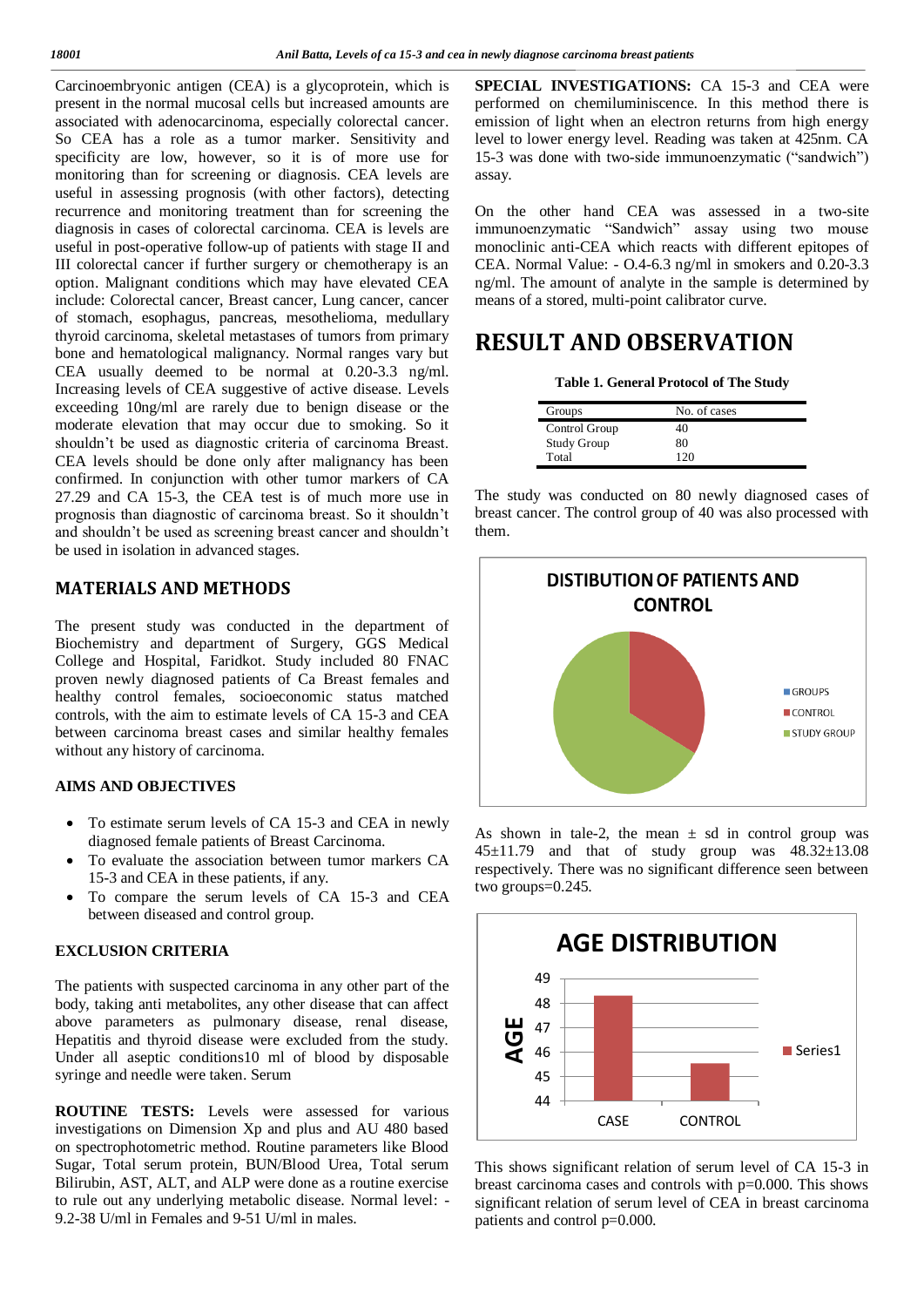**Table 2. Distribution according to age in both groups**

| Parameter group |            | No. of patients $Mean \pm SD$ |                               |  |       | Range T Value P Value Significance |
|-----------------|------------|-------------------------------|-------------------------------|--|-------|------------------------------------|
| age             | case       | 80                            | $48.32 \pm 13.08$ 26-70 1.171 |  | 0.245 | NS.                                |
|                 | control 40 |                               | $45.55+11.79$ 37-69           |  |       |                                    |

#### **Table 3. Relationship of Serum Level Of Ca 15-3 In Breast Carcinoma Subjects And Control**

| Parameter         | group   | No.<br>of patients | $Mean \pm SD$   | Range       | T Value | P Value | $\cdot$<br>$\sim$<br>Significance |
|-------------------|---------|--------------------|-----------------|-------------|---------|---------|-----------------------------------|
| U/ml<br>153<br>CΔ | Case    | $_{\rm 80}$        | $.84 \pm 59.76$ | 15-341      | 6.591   | .000    | Significant                       |
|                   | `ontrol | 40                 | $775+7$<br>. 1  | .<br>-<br>. |         |         |                                   |

Table 4. Relationship of serum level of cea in breast carcinoma subjects and control

| Parameter | Group    | No. Of patients | Mean±sd          | Range      | d value | P value   | Significance |
|-----------|----------|-----------------|------------------|------------|---------|-----------|--------------|
| Cea ng/dl | case     | 80              | $5.88 \pm 13.76$ | 0.87-6.5   | 3.866   | $0.000\,$ | Significant  |
|           | control. | 40              | $0.93 \pm 0.460$ | $0.21 - 2$ |         |           |              |

**Table 5. Correlation of ca 15-3 and cea in newly diagnosed carcinoma breast patients**

| Parameter | patients<br>No.<br>- OT | $Mean \pm SL$   | P value | $\cdot$<br>n.<br>Significant |
|-----------|-------------------------|-----------------|---------|------------------------------|
| CA 15-3   | 80                      | $.84 \pm 59.76$ | 0.000   | Significant                  |
| CEA       |                         | $.88 \pm 13.76$ |         |                              |







### **DISCUSSION**

In addition to traditional prognostic factors, multigene assay and gene expression profiling have recently been spotlighted. All these require tissue samples. On the other hand serum is easily accessible and soluble circulating tumor markers. If found accurate and prognostic value, these tumor markers will be ideal candidates for predicting out outcome and monitoring of tumor course. The mean age of study group was  $48±11.130895$  and the t= 1.171 as compared to control which was 45.11.79±130895 and p= 0.245 which was just insignificant. CA 15-3 and CEA have been the most frequently investigated tumor markers in the breast carcinoma. Both have no role for early detection for early detection of carcinoma breast because of decreased sensitivity and specificity. They can be useful in predicting prognosis, treatment response and surveillance. Tondini C et al and Lamerz R et al found both CA 15-3 and CEA are the most sought after investigation. But it is generally agreed that both are not a primary tool for diagnosis because of low sensitivity and specificity. O'Hanlon et al tried to assess the prognostic role these in serum but most of them had low patient numbers or short follow-up periods and used for only univariate analysis. In the present study taken up shows that CA 15-3 were found to be elevated in 35% patients of newly diagnosed breast cancer cases with mean 51.84±11.7952 U/ml when compared with healthy controls.CEA levels were found to be when compared to control 0.93±0.460 ng/ml. On the other hand according to Moazzezy N et al serological level of CA ng/ml was there 5.0033± 0.49 µg/l and CEA level were 178.1667± 15.11 U/L respectively in breast cancer patients and p=0.000 which was highly significant (p=0.000) as compared to serum level of healthy control which was  $1.1237 \pm 0.11$   $\mu$ /L and  $21.13 \pm 3.058$ U/ml respectively. Our finding resemble study, it is conclude that between CA 15-3  $&$  CEA in newly in newly diagnosed carcinoma there is parallel correlation. It was significant with p value  $= 0.000$ . So these markers in combination can be of used in diagnosing and monitoring the progress of carcinoma breast cases.